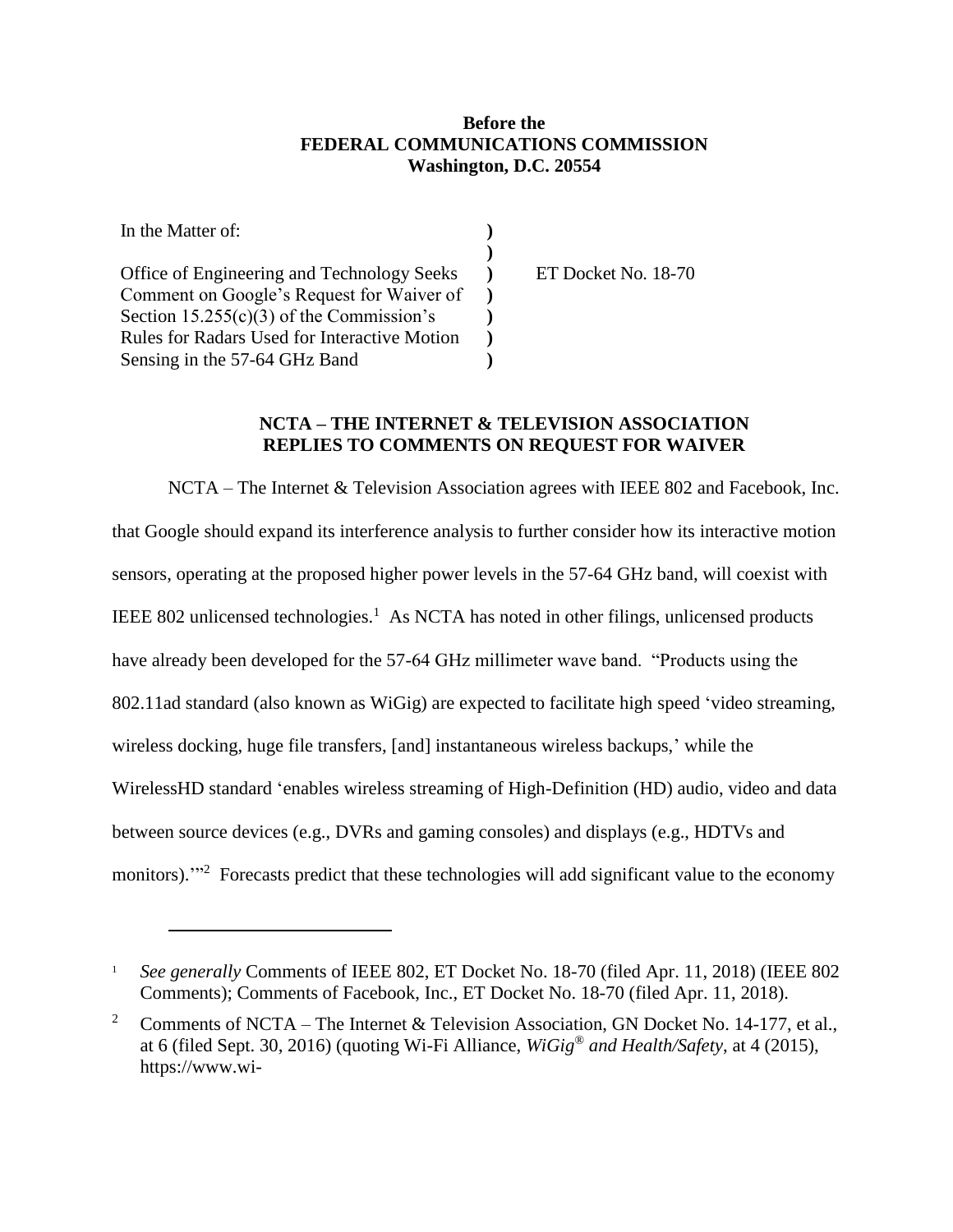in the next few years. According to Mordor Intelligence, "[t]he global WiGig market was valued at USD 1.3 billion in 2017 and is expected to reach USD 93.09 billion by 2023, at a CAGR of 103.78%."<sup>3</sup>

Existing IEEE 802 technologies like WiGig were not designed with operations like Google's Project Soli sensors in mind. The interactive sensor transmission is a frequencymodulated continuous wave signal that sweeps from 57 to 64 GHz every 600 microseconds.<sup>4</sup> The Google study considers interference power, but does not address the frequency-sweeping nature of the radar signal and how it might impact existing IEEE 802 technologies like WiGig.<sup>5</sup>

Google also appears to request authorization to operate at power levels higher than what was actually analyzed in the appended technical report, raising questions regarding how Soli

 $\overline{a}$ 

fi.org/download.php?file=/sites/default/files/private/WiGig\_and\_Health\_Brochure\_2015.pdf, and WIRELESSHD CONSORTIUM, *About, Technology, Introduction to WirelessHDTM Technology* (2016), http://www.wirelesshd.org/about/technology).

<sup>3</sup> Mordor Intelligence, *WiGig Market - Segmented by Devices (Network Infrastructure Devices, Communication/Display Devices), Applications (Point-to-point IP Applications, HDMI Data Streaming, Cordless Computing, Internet Support), Usage Models (Instant Wireless Sync, Wireless Display, Wireless Docking, Networking), End User (Retail, BFSI, Industrial), and Region - Growth, Trends, and Forecast (2018 - 2023)* (Apr. 2018), https://www.mordorintelligence.com/industry-reports/global-wigig-market-industry.

<sup>4</sup> Request by Google LLC for Waiver of Section 15.255(c)(3) of the Commission's Rules, ET Docket No. 18-70, Attachment at 10-11 (filed Mar. 7, 2018) (Google Waiver Request) (Attachment entitled Dr. Stefan Mangold, Lovefield Wireless GmbH, *Assessing the Interference of Miniature Radar on Millimeter Wave 60 GHz Wi-Fi* (Feb. 21, 2018) (Mangold Analysis)).

<sup>5</sup> Moreover, although the Mangold Analysis looked only at a single sweep time, the ETSI standard does not disallow other sweep times. Different sweep times could have a different interference impact on IEEE 802 and other unlicensed technologies and, should the Commission receive other requests for wavier for mobile radars with different sweep rates, further technical analysis would be required.